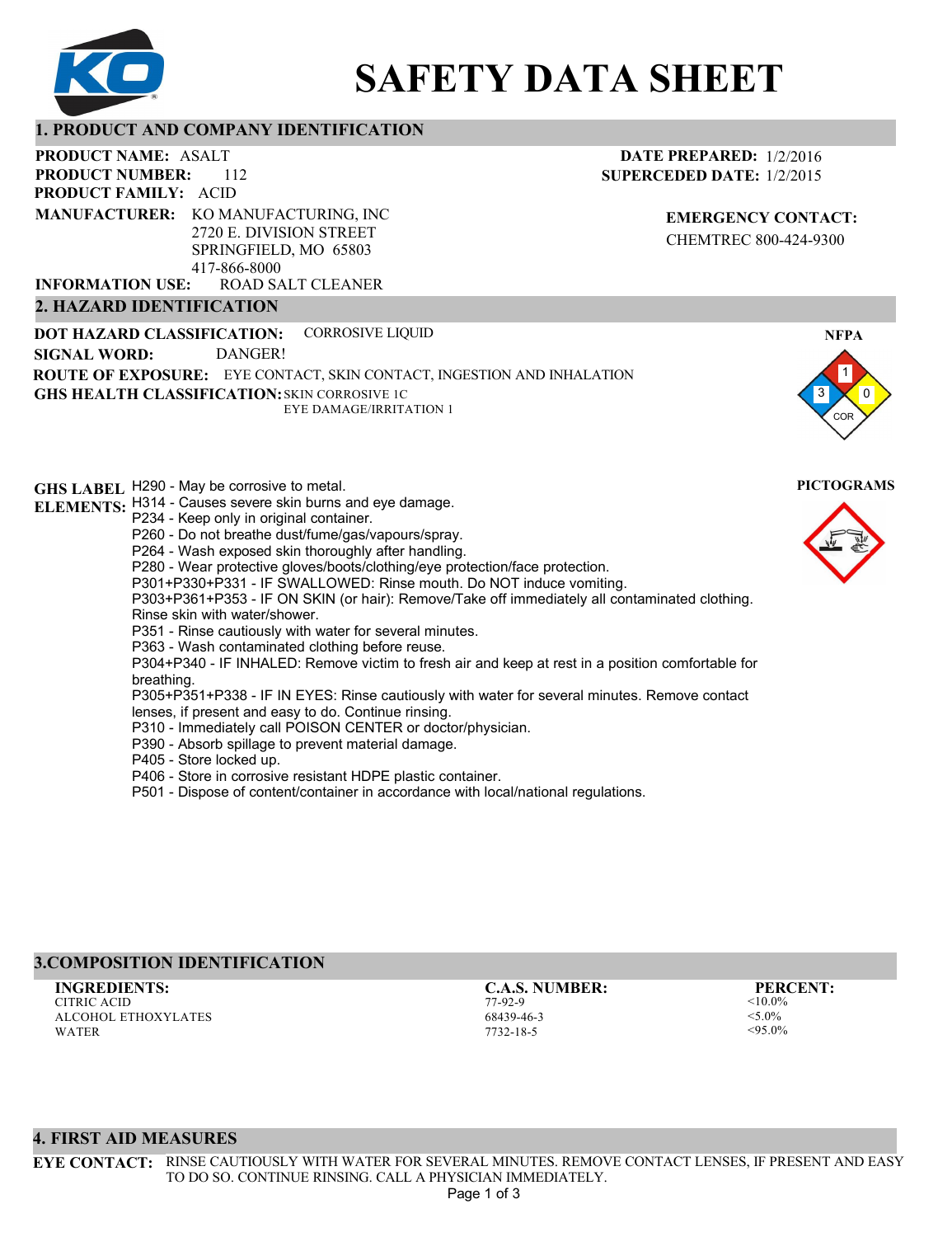## **PRODUCT NAME: ASALT**

**PRODUCT NUMBER:** 112

## **DATE PREPARED:** 1/2/2016 **SUPERCEDED DATE:** 1/2/2015

## **4. FIRST AID MEASURES - CONTINUED**

**SKIN CONTACT:** WASH EXPOSED SKIN THOROUGHLY AFTER HANDELING. REMOVE/TAKE OFF IMMEDIATELY ALL CONTAMINATED CLOTHING. RINSE SKIN WITH WATER/SHOWER. GET MEDICAL ADVICE/ATTENTION.

**INGESTION:** RINSE MOUTH. DO NOT INDUCE VOMITING. IF CONSCIOUS, GIVE LARGE QUANTITIES OF WATER TO DRINK. CALL A POISON CENTER OR PHYSICIAN IMMEDIATELY.

**INHALATION:** REMOVE VICTIM TO FRESH AIR AND KEEP AT REST IN A POSITION COMFORTABLE FOR BREATHING. GIVE OXYGEN OR ARTIFICIAL RESPIRATION AS NEEDED. CALL A POISON CENTER OR PHYSICIAN IMMEDIATELY.

## **5. FIRE FIGHTING MEASURES**

**FLAMMABLE PROPERTIES:** NON FLAMMABLE.

**FLASH POINT:** >200 F

**SUITABLE EXTINGUISHING MEDIA:** DRY CHEMICAL, FOAM OR CARBON DIOXIDE, WATER SPRAY.

**UNSUITABLE EXTINGUISHING MEDIA:** NOT ESTABLISHED.

**SPECIFIC HAZARDS ARISING** NONE KNOWN.

**FROM THE CHEMICAL:**

**PROTECTIVE EQUIPMENT AND PRECAUTIONS FOR FIREFIGHTERS:** APPPROVED) AND FULL PROTECTIVE GEAR. WEAR SELF-CONTAINED BREATHING APPARATUS (PRESSURE DEMAND MSHA/NIOSH

#### **6. ACCIDENTAL RELEASE MEASURES**

**PERSONAL PRECAUTIONS:** AVOID CONTACT WITH EYES AND SKIN. SPILL AREA MAY BE SLIPPERY. WEAR PROPER PROTECTIVE EQUIPMENT WHEN DEALING WITH RELEASE.

**ENVIRONMENTAL PRECAUTIONS:** CONTAIN SPILL TO AVOID RELEASE TO THE ENVIRONMENT. KEEP CONTAINER TIGHTLY CLOSED.

**METHODS FOR CONTAINMENT** DIKE AND CONTAIN SPILL. COLLECT LIQUID WITH AN INERT ABSORBENT AND **AND CLEAN-UP:** TRANSFER TO CONTAINER FOR REUSE OR DISPOSAL.

## **7. HANDLING AND STORAGE**

**HANDLING:** HANDLE WITH CARE AND AVOID CONTACT WITH EYES AND SKIN. ALWAYS WEAR PROPER CHEMICAL RESISTANT PROTECTIVE EQUIPMENT 29CFR1910.132-138. WASH THOROUGHLY AFTER HANDLING.

**STORAGE:** AVOID RELEASE TO THE ENVIRONMENT. STORE IN LOCKED STORAGE USING CORROSIVE RESISTANT CONTAINERS. KEEP OUT OF REACH OF CHILDREN.

## **8. EXPOSURE CONTROLS/PERSONAL PROTECTION**

**ENGINEERING CONTROLS:** IF MIST LEVELS ARE HIGH SPECIAL VENTILATION MAY BE REQUIRED.

**EYE / FACE PROTECTION:** CHEMICAL SAFETY GOGGLES AND FULL FACE SHIELD.

**SKIN PROTECTION:** CHEMICAL RESISTANT GLOVES AND IMPERVIOUS APRON AND BOOTS.

**THRESHOLD LIMIT VALUE (TLV):** NOT ESTABLISHED.

## **9. PHYSICAL AND CHEMICAL PROPERTIES**

**PHYSICAL STATE:** LIQUID. **APPEARANCE: ODOR: BOILING POINT:** NOT ESTABLISHED. **FREEZING POINT:** NOT ESTABLISHED. **SPECIFIC GRAVITY:** 1.16 **pH (1%): EVAPORATION RATE:** LESS THAN 1. **FLASH POINT: LOWER FLAMMABILITY/EXPLOSIVE LIMIT:** NOT ESTABLISHED. 2.4.0-3.2  $>200$  F CLEAR PINK LIQUID. NO SCENT. **VISCOSITY: REALITIVE DENSITY:** 9.7 LBS./GL. **SOLUBILITY: VAPOR PRESSURE:** NOT ESTABLISHED. **VAPOR DENSITY:** NOT ESTABLISHED. **DECOMPOSITION** NOT ESTABLISHED. **TEMPERATURE: PARTICAL COEFFICIENT:** NOT ESTABLISHED. **N-OCTANOL/WATER** NOT ESTABLISHED. SOLUBLE.

**UPPER FLAMMABLE/EXPLOSIVE LIMIT:** NOT ESTABLISHED.

**AUTO-IGNITION TEMPERATURE:** NOT ESTABLISHED.